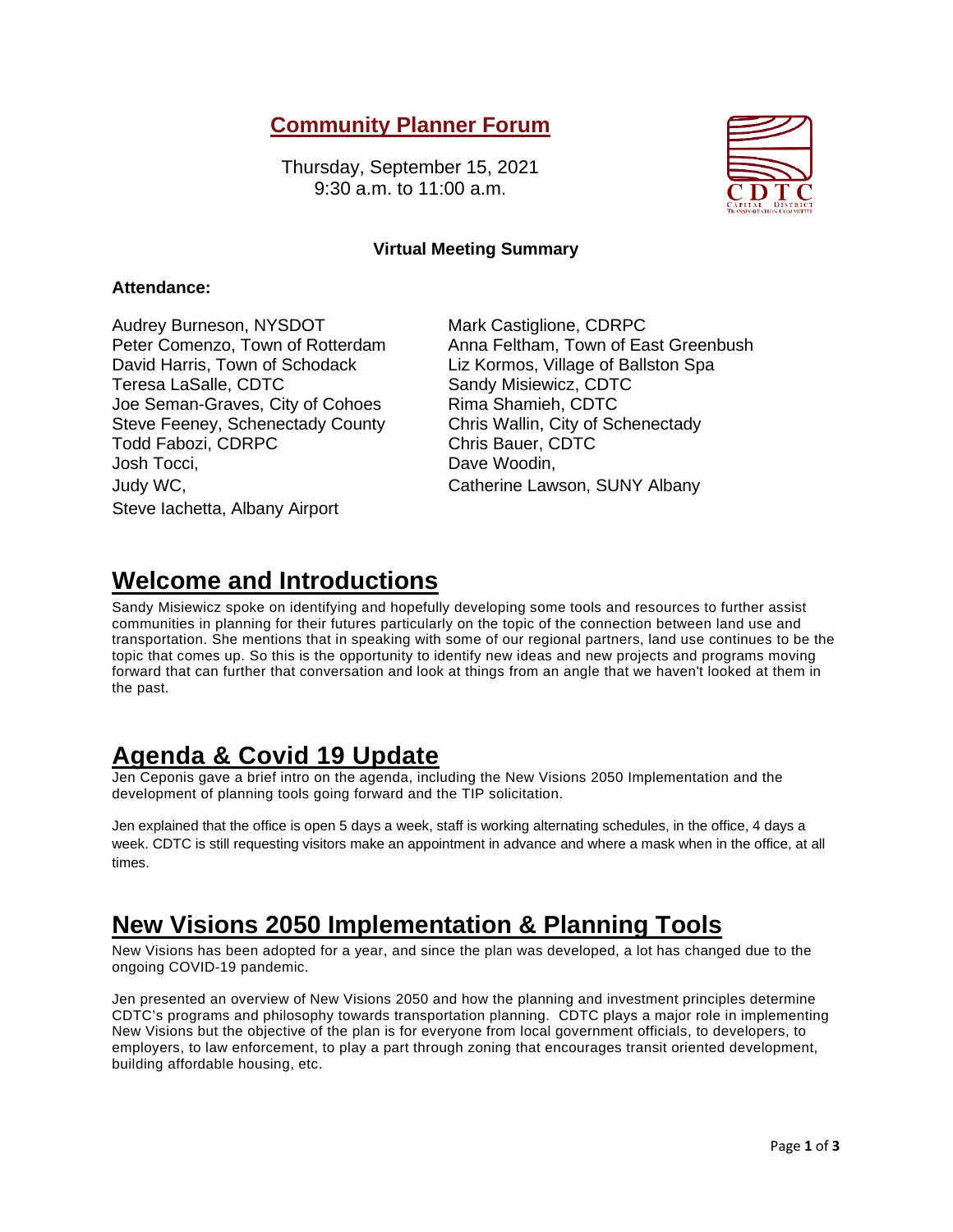CDTC promotes New Visions by training planners, engineers, and even town boards on these principles and strategies that will help guide the region toward developing the transportation network that we need and preserving the quality of life here in the capital region.

Accomplishments since adoption:

- Created a [New Visions web page](https://www.cdtcmpo.org/transportation-plans/nv2050)
- participated in regional virtual events and forums
- launched the [New Visions Virtual Learning Series](https://www.cdtcmpo.org/news/nv-webinars)
- Completed the complete street summer series
- Expanded the Capital Coexist mini grant program
- Initiated six new linkage studies
- Continued the CDTC/CDRPC [Technical Assistance](https://www.cdtcmpo.org/what-we-do/technical-assistance)
- Implementing the Capital Region Trails Plan
- Initiated a bus lane feasibility study
- Expanded our data collection services
- Developing an ongoing trail counting program and trail census
- Developing a Smart Communities Toolbox to assist local governments in implementing new, evolving technologies.

**Sandy mentioned:** CDTC will start developing its 22-23 Unified Planning Work Program which will continue to implement New Visions. In a different approach to the work plan, CDTC will be issuing a solicitation for projects in the month of October. This will coincide with the traditional timeline for the linkage program, but will include a broader range of planning and transportation studies and initiatives, from small projects to Linkagetype studies, to larger regional initiatives.

# **Training/ Workshops**

To request New Visions Training, email [jceponis@cdtcmpo.org](mailto:jceponis@cdtcmpo.org) or complete a [request form.](https://form.jotform.com/202385226381049)

## **2020 US Census Updates/CDRPC Updates**

Teresa LaSalle from CDTC gave a brief update on the status of the proposed criteria from the US Census Bureau regarding Urban Areas.

- The Census Bureau has read all comments submitted regarding the proposed criteria and they are currently testing out the software program that will be used to delineate the boundaries.
- Urban Area splits or merges can't be tested yet, as the data needed to determine this is not yet available at the 2020 Census geographies.
- The Census Bureau is still on track to release the final criteria by the end of 2021 or in early 2022.

The Census Bureau is considering the following possible changes to the criteria:

- Density Calculations and Identification of Initial Urban Area Cores They are considering using 3 Tiers of Density rather than just one to define a primary core and a secondary core.
- Inclusion of Group Quarters Census blocks containing institutional and non-institutional group quarters that are adjacent to census blocks qualifying based on the criteria will NOT be automatically included in the urban area, as originally proposed. They are looking into setting a population or population density threshold for these.
- Impervious Surface The previous intent was to use the 2016 National Land Cover Dataset to determine impervious surface as an indication of urban land use. The 2019 data has been released, so they will now be using the more recent data.

Mark Castiglione from CDRPC gave an introduction on the 2020 census. The redistricting data population data was released on august 12<sup>th</sup> as an access database. [CDRPC's website summarizes the data.](https://cdrpc.org/data/census)